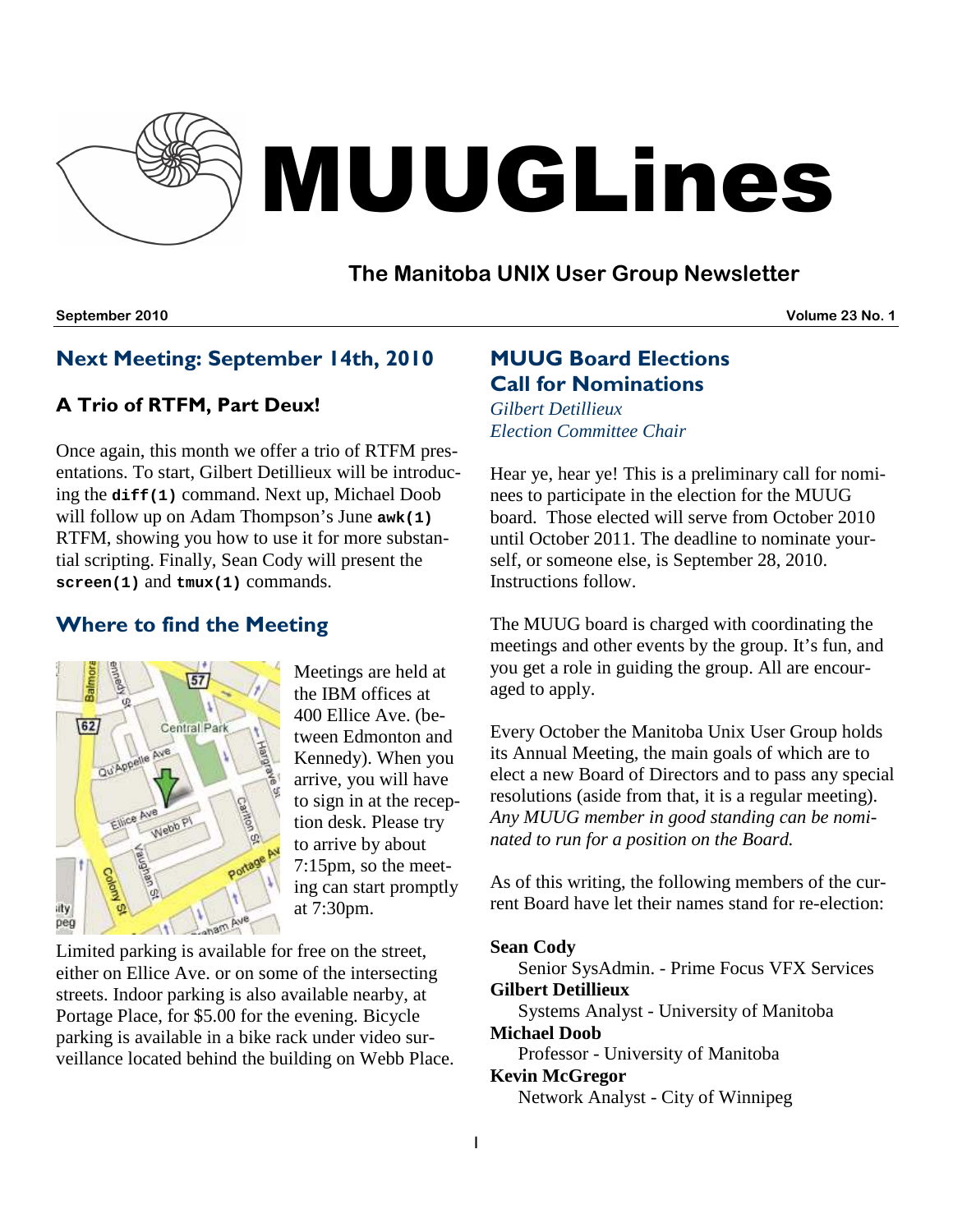#### **Montana Quiring**

Systems Administrator - University of Manitoba **Doug Shewfelt**

Systems Specialist - City of Winnipeg

#### **Adam Thompson**

Consultant - athompso.net

Of course, this list is just a starting point. Any member in good standing of the group can be nominated simply by getting the support of one other member. If you feel you would like to contribute to the group by running for a board position, please don't hesitate to do so. In fact, we'd like to see the number of board members increase.

If you want to be nominated, or to nominate someone else, send a letter to the group's postal box or deliver it in person to a current board member. The letter must contain the name, title, and employer of the nominee, along with a short (100 word or so) biography, and must contain the signatures of the nominee and one other member. The letter must be received no later than September 28, 2010, which is 14 days prior to the October 12 meeting.

Although the by-laws require that the nominations be done in writing, with signatures, you can speed up the process by sending e-mail to **[election@muug.mb.ca](mailto:election@muug.mb.ca)**, with the above information, and sending the signed paper copy later. In this case, please include the email address of both the nominee and the supporter on the CC: list of the message, so that all parties concerned have a record of the communication. Nominees should familiarize themselves with the MUUG bylaws, found here:

#### **<http://www.muug.mb.ca/pub/bylaws/>**

If you have any questions about the election or the nomination process, please contact Gilbert Detillieux, either by phone (474-8161) during business hours, or by e-mail to **[election@muug.mb.ca](mailto:election@muug.mb.ca)** anytime.

We are on the cusp of this time where I can say, 'I speak as a citizen of the world' without others saying, 'God, what a nut.'

-- Lawrence Lessig

## How Google Uses Unix

While trolling the internet for something interesting, I found an older article that piqued my interest. This article (**<http://lwn.net/Articles/357658/>**), dated October 21, 2009 is about how Google uses Linux and specifically how it manages its own custom kernel modifications. One rumour I've heard often enough is that Google maintains its own kernel, writes its own BIOS and essentially micromanages their entire tech stack. This has always intrigued me and this article talks about how Google manages their kernel modifications and also brings up why they haven't migrated some of their changes upstream to the main kernel. To give you a scope on their modification the article states for the 2.4.18 kernel they patched 2000 files adding 492,000 lines of code (a terrible metric but an impressive number regardless). We don't usually get a nice view on the real low level use of \*nix in large enterprises so this article was a nice breath of fresh air (despite being almost a year old).

Please, help me bring my boyfriend back from "Linux Land." His name is Zach. If you find him, you may have to shut off the computer you find him in front of to get him to speak in anything other than "C". Sometimes he will speak to you in French, but thats only because he has his phone in French. I don't speak French so this too has become a wedge in our relationship. This is a severe issue. Please fix this.

-- "Ilana" files a bug report (**[https://bugzilla.gnome.org/show\\_bug.cgi?](https://bugzilla.gnome.org/show_bug.cgi? id=626593)  [id=626593](https://bugzilla.gnome.org/show_bug.cgi? id=626593)**)

#### Crash Course on Kernel Development

Robert Day (**@rpjday** on Twitter) has and is continuing to build a online course which aims to be an introductory crash course in Linux kernel development. The course is designed to take you through setting up a build and development environment and moves on to adding a few basic "features" to your custom kernels. What sets this apart from the various other options online is that his course is being offered online for just \$39 (Canadian). Mr. Day was also a technical editor for Robert Love's book named Linux Kernel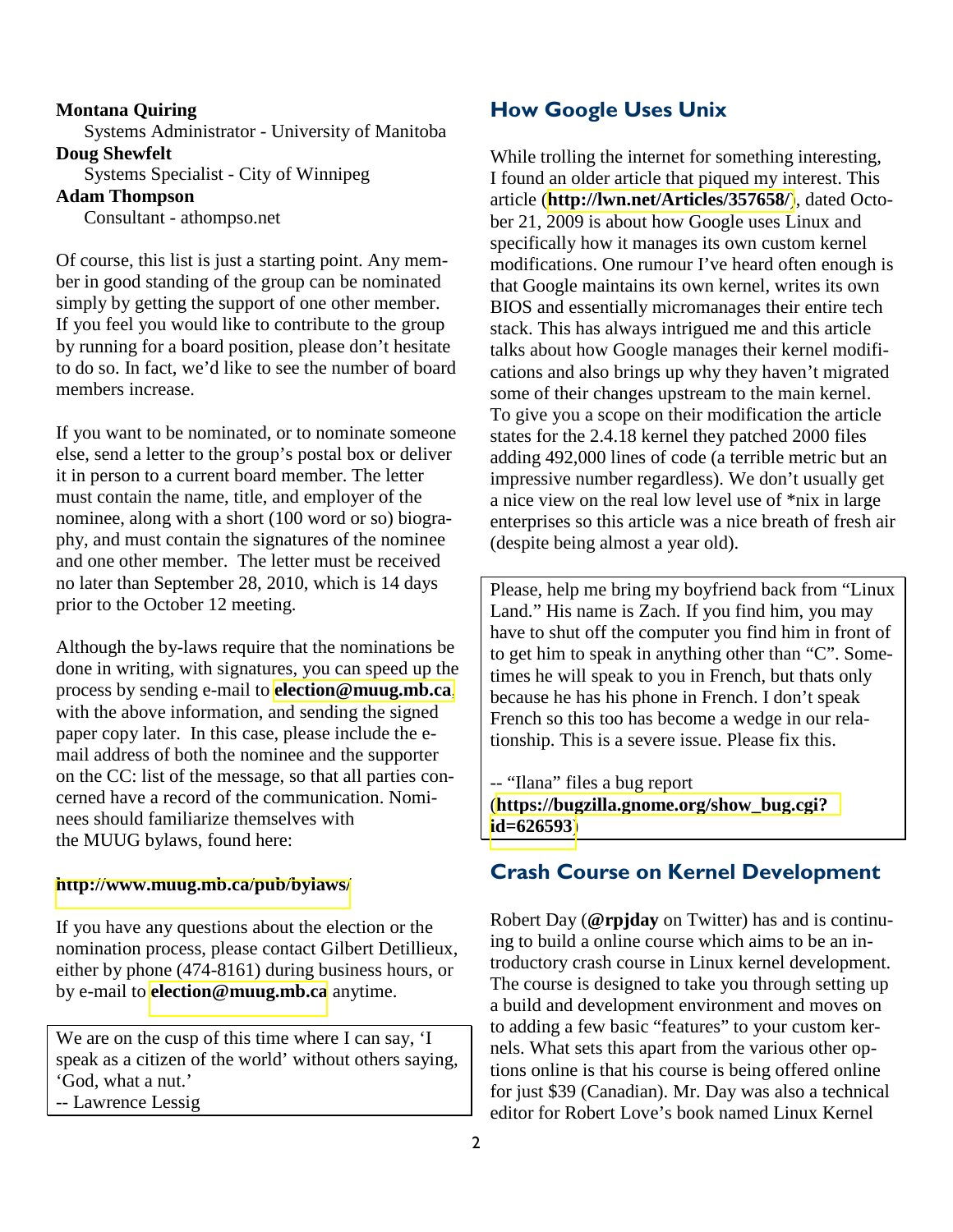Development. If you are interested in evaluating or even taking his course you can find more information about it on the **[crashcourse.ca](http://crashcourse.ca/)** site at **<http://bit.ly/9MM5Ui>**.

*So remember guys. Windows suspend/resume may work just fine. Mac too. But Linux's suspend/resume isn't a buggy pile of crap. It's an intelligent buggy pile of crap, that just wants to be loved.* 

*-- Christian Hammond* 

## OpenSolaris Cancelled

A document claimed to be a leaked Oracle engineering memo describes how Solaris will be released in the future. It sounds like the community project know as OpenSolaris will no longer exist.

"We will distribute updates to approved CDDL or other open source-licensed code following full releases of our enterprise Solaris operating system. In this manner, new technology innovations will show up in our releases before anywhere else. We will no longer distribute source code for the entirety of the Solaris operating system in real-time while it is developed, on a nightly basis."

For the full memo, see **[http://permalink.gmane.org/gmane.os.solaris.open](http://permalink.gmane.org/gmane.os.solaris.opensolaris.general/52752) [solaris.general/52752](http://permalink.gmane.org/gmane.os.solaris.opensolaris.general/52752)**.

## Bad Timing for Illumos

On August 3, storage vendor Nexenta Systems hosted a conference call announcing Illumos, a project to free the OpenSolaris distribution. Garrett D'Amore, a former Sun and Oracle Solaris developer and now senior director of engineering at Nexenta, disclosed the goal of the project: Illumos will replace all proprietary code that is still in OpenSolaris by open source code. (More at

#### **[http://www.illumos.org/attachments/download/3/ill](http://www.illumos.org/attachments/download/3/illumos.pdf) [umos.pdf](http://www.illumos.org/attachments/download/3/illumos.pdf)**).

Although its name suggests something else, OpenSolaris has never been completely open source. Some

critical components are only available as binaries because of copyright issues. The most critical part is the internationalization framework of libc, but also the NFS lock manager, portions of the cryptographic framework, and numerous critical drivers are proprietary. This presents a lot of challenges to downstream OpenSolaris distributions, such as Nexenta and Belenix. We only have to look at Darwin, Apple's open source part of Mac OS X, to see what the effect can be of some critical components that are closed: Darwin never really took off as an independent operating system.

## Ubuntu 10.04.1 LTS Released

The Ubuntu team is proud to announce the release of Ubuntu 10.04.1 LTS, the first maintenance update to Ubuntu's 10.04 LTS release. This release includes updated server, desktop, and alternate installation CDs for the i386 and amd64 architectures.

*Intel and Nokia were pushing MeeGo, and I talked to their security people at the show. The MeeGo security architecture seems to be more about protecting the device from the user than protecting the user's data from malicious code. The architecture's security goals align more with those of the access providers and content providers.* 

*-- Dan Walsh* 

## Mascot for Ubuntu 11.04 Announced

Mark Shuttleworth says "The Narwhal, as an Arctic (and somewhat endangered) animal, is a fitting reminder of the fact that we have only one spaceship that can host all of humanity (trust me, a Soyuz won't do for the long haul to Alpha Centauri). And Ubuntu is all about bringing the generosity of all contributors in this functional commons of code to the widest possible audience, it's about treating one another with respect, and it's about being aware of the complexity and diversity of the ecosystems which feed us, clothe us and keep us healthy. Being a *natty* narwhal, of course, means we have some obligation to put our best foot forward. First impressions count, lasting